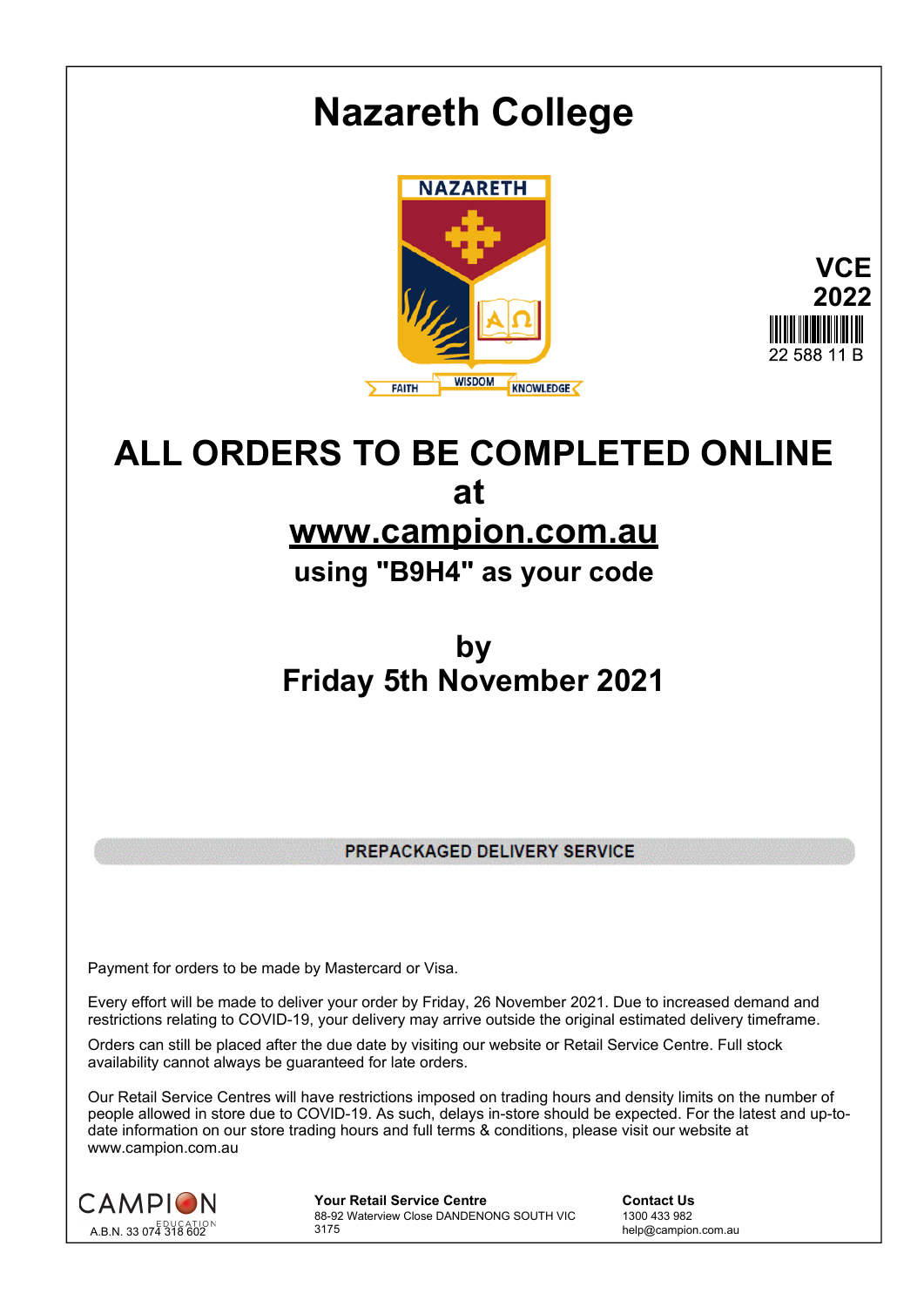**Description** 

Price

M

Location

**Please note that there are digital products on this Resource List. These products are single user licenses and are only valid for 1 year (unless otherwise stated). Digital resources cannot be returned, refunded or exchanged if you do change your mind, even if you haven't used or activated them.**

**We recommend you please order your items carefully ensuring the correct resources are selected for your child's subjects**

### **STATIONERY UNITS 1 - 4**

#### **Combination Lock for student locker**

**Retain from previous year or purchase from the College Accounts Office - \$12.00**

|                                                                                               |        | P55135                                                                                                                                                     |
|-----------------------------------------------------------------------------------------------|--------|------------------------------------------------------------------------------------------------------------------------------------------------------------|
| 1 x Eraser Plastic Duo-Plast Ink/Pencil 526-BT30  \$1.80<br>$1 \mid$                          | P55521 | 2 x Loose Leaf Refills Reinforced A4 7mm Pkt 50  \$4.20 27<br>P56387                                                                                       |
| $2 \Box$                                                                                      | P51305 |                                                                                                                                                            |
| 1 x Headphones Stereo Deluxe Lightweight with<br>\$10.95<br>$3\Box$                           | P51464 | P56328                                                                                                                                                     |
| 4   1                                                                                         | P50196 | <b>BIOLOGY UNITS 1 &amp; 2</b>                                                                                                                             |
| $5\Box$                                                                                       | P56094 | <b>COMPULSORY RESOURCE:</b>                                                                                                                                |
| $6 \Box$                                                                                      | P56095 | Edrolo's Biology Units 1&2 2022 Edition - digital only textbook - \$77 (incl. GST)<br>Payment must be made online via your Edrolo account at edrolo.com.au |
| 7 I I                                                                                         | P56096 |                                                                                                                                                            |
| $8 \Box$                                                                                      | P56328 | P55153                                                                                                                                                     |
| $9\Box$                                                                                       | P56418 | 2 x Display Book A4 20 Pocket Black Refillable \$4.00 30<br>P55442                                                                                         |
| $10$ $\Box$                                                                                   | P58507 | 1 x Laboratory Coat White Light Weight Polyviscose - \$47.15 31<br>P51945                                                                                  |
| 1 x Sharpener Pencil Metal Double Hole (HQ) \$1.10<br>$11$ $\Box$                             | P56243 |                                                                                                                                                            |
| 1 x Stapler - Stapling Machine #10 Plus Staples \$4.25 12                                     | P56562 | 1 x Scrapbook 335x245mm 64 Page Megasaurus<br>P56448<br>$32$ $\Box$<br>\$2.15                                                                              |
| 1 x USB Pocket Flash Drive 32GB - NO RETURNS  \$13.95<br>$13$ $\Box$<br>Used for all subjects | P52086 | <b>DIAL AAV UNITA 4.0.4</b>                                                                                                                                |

#### **ACCOUNTING UNITS 1 & 2**

| 1 x Calculator Casio Scientific FX100AU Plus 2E  \$55.95 16<br>Retain from previous year | P55152<br>P51967 | 1 x Binder A4 4D Ring PVC 25mm Black\$6.05 33<br>P55135<br>Student's preferred method |
|------------------------------------------------------------------------------------------|------------------|---------------------------------------------------------------------------------------|
| <b>ACCOUNTING UNITS 3 &amp; 4</b>                                                        |                  | P56328<br>Student's preferred method                                                  |
|                                                                                          |                  |                                                                                       |

# 1 x Cambridge VCE Accounting 3&4 (Print/Digital/WB) 4E [Simmons & Hardy] ................................................... \$99.95 <sup>17</sup> P15715

|                                                             |        | <b>A</b> Corappoon mogabaaras De |
|-------------------------------------------------------------|--------|----------------------------------|
|                                                             | P55153 | 1 x Laboratory Coat White Light  |
| 1 x Calculator Casio Scientific FX100AU Plus 2E  \$55.95 19 | P51967 | 127cm Chest                      |
| Retain from previous years                                  |        |                                  |

#### **APPLIED COMPUTING: APPLIED COMPUTING UNITS 1 & 2**

| Please Choose ONE of the Items Below                                             |         | <b>Choose One</b> |        | PRINT AND DIGITAL OF<br>1 x Cambridge VCE Busines                   |
|----------------------------------------------------------------------------------|---------|-------------------|--------|---------------------------------------------------------------------|
| PRINT AND DIGITAL OPTION<br>1 x Nelson VCE Applied Computing 1&2 (Print &        | \$88.95 | $20 \Box$         | P11760 | (Print&Digital) 2E [Cain et al]<br>$-OR -$<br><b>DIGITAL OPTION</b> |
| $-OR -$<br>DIGITAL OPTION                                                        |         |                   |        | 1 x Digital Camb VCE Busine<br>(Access Code) 2E                     |
| 1 x Digital VCE Applied Computing 1&2 (2Yr Access \$53.95 21 ORDER ONLINE E20199 |         |                   |        | 1 x Binder A4 4D Ring PVC 25<br>1 x Loose Leaf Refills Reinford     |
| 2 x Display Book A4 20 Pocket Black Refillable \$4.00 22 □                       |         |                   | P55442 | 1 x Pocket Plastic 11 Hole A4                                       |
| 1 x Loose Leaf Refills Reinforced A4 7mm Pkt 50  \$2.10                          |         | $23 \Box$         | P56387 | RUSINESS MANA                                                       |

TICK THE BOX FOR THE ITEMS REQUIRED

IV

Price

### **VCE APPLIED COMPUTING: DATA ANALYTICS UNITS 3 & 4**

| Please Choose ONE of the Items Below                    |         | <b>Choose One</b>      |        |
|---------------------------------------------------------|---------|------------------------|--------|
| PRINT AND DIGITAL OPTION                                |         |                        |        |
| 1 x VCE Data Analytics 3&4 (Print & Digital) 5E         | \$88.95 | 24 $\Box$              | P17258 |
| $-OR -$<br>DIGITAL OPTION                               |         |                        |        |
| 1 x Digital VCE Data Analytics 3&4 (2Yr Access          | \$53.95 | 25 ORDER ONLINE E20200 |        |
|                                                         |         | 26 I I                 | P55135 |
| 2 x Loose Leaf Refills Reinforced A4 7mm Pkt 50  \$4.20 |         | 27<br>ı 1              | P56387 |
|                                                         |         | 28                     | P56328 |

Description

|                                                                          |                             | P <sub>55153</sub> |
|--------------------------------------------------------------------------|-----------------------------|--------------------|
| 2 x Display Book A4 20 Pocket Black Refillable \$4.00 30                 |                             | P55442             |
| 1 x Laboratory Coat White Light Weight Polyviscose - \$47.15 31          |                             | P51945             |
| 1 x Scrapbook 335x245mm 64 Page Megasaurus<br><b>Bond Bond Bond Bond</b> | $$2.15 \quad 32 \quad \Box$ | P <sub>56448</sub> |

### **BIOLOGY UNITS 3 & 4**

#### **COMPULSORY RESOURCE:**

| Student's preferred method                                      |  | P55135             |
|-----------------------------------------------------------------|--|--------------------|
| Student's preferred method                                      |  | P56328             |
| 2 x Exercise Bk A4 8mm 96pg with Margin Spirax \$3.70 35        |  | P <sub>50451</sub> |
| 1 x Scrapbook Megasaurus Bond 335x245 64 Page  \$2.15 36        |  | P56448             |
| 1 x Laboratory Coat White Light Weight Polyviscose - \$47.15 37 |  | P51945             |

### **BUSINESS MANAGEMENT UNITS 1 & 2**

| Please Choose ONE of the Items Below                     |         |    | <b>Choose One</b>      |                    |
|----------------------------------------------------------|---------|----|------------------------|--------------------|
| PRINT AND DIGITAL OPTION                                 |         |    |                        |                    |
| 1 x Cambridge VCE Business Management 1&2                | \$83.95 |    | $38$ $\Box$            | P <sub>19155</sub> |
| $-OR -$<br>DIGITAL OPTION                                |         |    |                        |                    |
| 1 x Digital Camb VCE Business Management 1&2             | \$66.95 |    | 39 ORDER ONLINE F20229 |                    |
|                                                          |         |    | 40 I I                 | P55135             |
| 1 x Loose Leaf Refills Reinforced A4 7mm Pkt 100  \$3.55 |         | 41 |                        | P56388             |
|                                                          |         | 42 |                        | P56328             |
| BUAILLEAA HII LII AFHENE UNUTA A A I                     |         |    |                        |                    |

#### **BUSINESS MANAGEMENT UNITS 3 & 4**

| Please Choose ONE of the Items Below         |         | <b>Choose One</b>      |                     |
|----------------------------------------------|---------|------------------------|---------------------|
| PRINT AND DIGITAL OPTION                     |         |                        |                     |
| 1 x Cambridge VCE Business Management 3&4    | \$83.95 | 43   1                 | P09848              |
| $-OR -$<br>DIGITAL OPTION                    |         |                        |                     |
| 1 x Digital Camb VCE Business Management 3&4 | \$66.95 | 44 ORDER ONLINE F20230 |                     |
| 1 x Binder A4 4D Ring PVC 25mm Black         | \$6.05  | 45   1                 | P <sub>55</sub> 135 |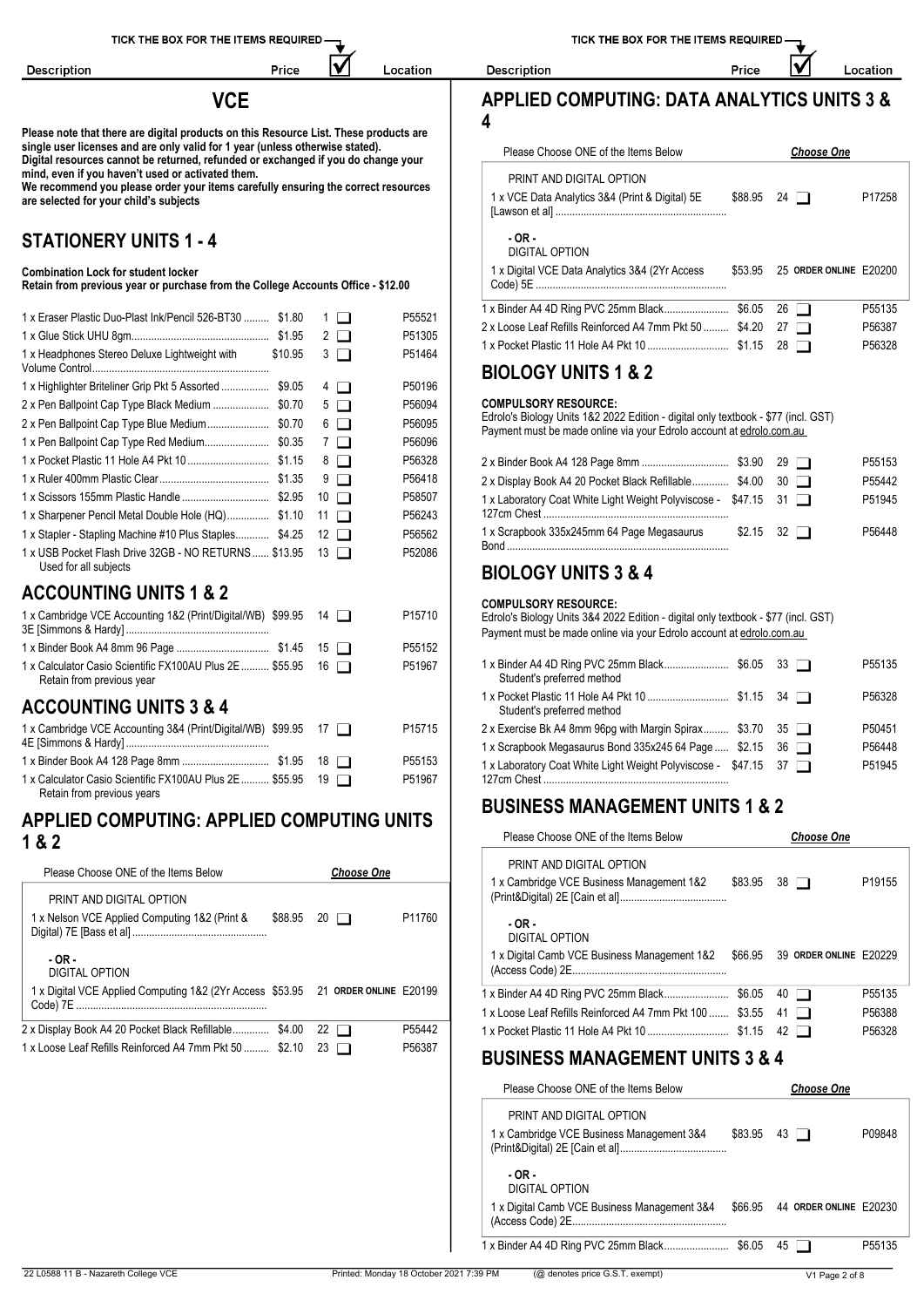| TICK THE BOX FOR THE ITEMS REQUIRED -                                                                                                                         |         |                          |                                |          | TICK THE BOX FOR THE ITEMS REQUIRED -                                                           |                    |                            |                                |                  |
|---------------------------------------------------------------------------------------------------------------------------------------------------------------|---------|--------------------------|--------------------------------|----------|-------------------------------------------------------------------------------------------------|--------------------|----------------------------|--------------------------------|------------------|
| <b>Description</b>                                                                                                                                            | Price   |                          |                                | Location | <b>Description</b>                                                                              | Price              |                            |                                | Location         |
| 1 x Loose Leaf Refills Reinforced A4 7mm Pkt 100  \$3.55                                                                                                      |         | $46$ $\Box$              |                                | P56388   | <b>ECONOMICS UNITS 1 &amp; 2</b>                                                                |                    |                            |                                |                  |
| <b>CHEMISTRY UNITS 1 &amp; 2</b>                                                                                                                              |         |                          |                                |          |                                                                                                 |                    |                            |                                |                  |
| Please Choose ONE of the Items Below                                                                                                                          |         |                          | <b>Choose One</b>              |          | Please Choose ONE of the Items Below:                                                           |                    |                            | <b>Choose One</b>              |                  |
| PRINT AND DIGITAL OPTION                                                                                                                                      |         |                          |                                |          | PRINT AND DIGITAL OPTION<br>1 x Jacaranda VCE Economics 1&2 Print/LearnON \$80.00 67            |                    |                            |                                | P04154           |
| 1 x Heinemann Chemistry 1 VCE SB/EB 5E                                                                                                                        |         | $$88.95$ 47 $\Box$       |                                | P05244   |                                                                                                 |                    |                            |                                |                  |
| $-OR -$                                                                                                                                                       |         |                          |                                |          | $-OR -$<br><b>DIGITAL OPTION</b>                                                                |                    |                            |                                |                  |
| If you have purchased the above textbook secondhand, please ensure you<br>purchase the following Reactivation Code to access the digital resources:           |         |                          |                                |          | 1 x Digital Jacaranda VCE Economics 1&2 inc                                                     |                    |                            | \$50.00 68 ORDER ONLINE E20238 |                  |
| 1 x Digital Heinemann VCE Chemistry 1 (2Yr                                                                                                                    |         |                          | \$25.00 48 ORDER ONLINE E02413 |          |                                                                                                 |                    | $69$ $\Box$                |                                | P55153           |
|                                                                                                                                                               |         |                          |                                |          | 1 x Binder A4 4D Ring PVC 25mm Green \$6.05 70                                                  |                    |                            |                                | P51297           |
| $-OR -$<br><b>DIGITAL OPTION</b>                                                                                                                              |         |                          |                                |          | 1 x Loose Leaf Refills Reinforced A4 7mm Pkt 100  \$3.55 71                                     |                    |                            |                                | P56388           |
| 1 x Digital Heinemann VCE Chemistry 1 (2Yr Access \$55.95 49 ORDER ONLINE E01106                                                                              |         |                          |                                |          |                                                                                                 |                    |                            |                                | P56328           |
|                                                                                                                                                               |         |                          |                                |          | <b>ECONOMICS UNITS 3 &amp; 4</b>                                                                |                    |                            |                                |                  |
| 1 x Heinemann Chemistry 1 VCE Workbook 2E [Nicole \$36.50                                                                                                     |         | $50$ $\Box$              |                                | P05948   | Please Choose ONE of the Below Items:                                                           |                    |                            | <b>Choose One</b>              |                  |
| 1 x Calculator Casio Scientific FX100AU Plus 2E  \$55.95 51<br>Retain from previous year                                                                      |         |                          |                                | P51967   | PRINT AND DIGITAL OPTION                                                                        |                    |                            |                                |                  |
| 2 x Display Book A4 20 Pocket Black Refillable \$4.00                                                                                                         |         | $52 \Box$                |                                | P55442   | 1 x Jacaranda VCE Economics 3&4 Print/LearnON/ \$80.00 73                                       |                    |                            |                                | P12460           |
| 2 x Exercise Bk A4 8mm 96pg with Margin Spirax \$3.70                                                                                                         |         | $53$ $\Box$              |                                | P50451   |                                                                                                 |                    |                            |                                |                  |
| 1 x Laboratory Coat White Light Weight Polyviscose - \$47.15 54                                                                                               |         |                          |                                | P51945   | $-OR -$<br><b>DIGITAL OPTION</b>                                                                |                    |                            |                                |                  |
| 1 x Scrapbook 335x245mm 64 Page Megasaurus                                                                                                                    |         | $$2.15$ 55 $\Box$        |                                | P56448   | 1 x Digital Jacaranda VCE Economics 3&4 inc                                                     |                    |                            | \$50.00 74 ORDER ONLINE E20239 |                  |
| <b>CHEMISTRY UNITS 3 &amp; 4</b>                                                                                                                              |         |                          |                                |          |                                                                                                 |                    |                            |                                | P55153           |
|                                                                                                                                                               |         |                          |                                |          | 1 x Loose Leaf Refills Reinforced A4 7mm Pkt 100  \$3.55 76                                     |                    |                            |                                | P56388           |
| Please Choose ONE of the Items Below                                                                                                                          |         |                          | <b>Choose One</b>              |          | <b>ENGLISH UNITS 1 &amp; 2</b>                                                                  |                    |                            |                                |                  |
| PRINT AND DIGITAL OPTION<br>1 x Heinemann Chemistry 2 VCE SB/EB 5E                                                                                            |         | $$88.95 \quad 56$ $\Box$ |                                | P10907   | 1 x Macquarie Pocket Dictionary plus BONUS<br>Retain from previous year                         | $$39.95$ 77 $\Box$ |                            |                                | P10391           |
|                                                                                                                                                               |         |                          |                                |          | 1 x Insight English Year 11 (Print&Digital) New 2E                                              | $$44.95$ 78 $\Box$ |                            |                                | P09104           |
| - OR -<br>If you have purchased the above textbook secondhand, please ensure you<br>purchase the following Reactivation Code to access the digital resources: |         |                          |                                |          | 1 x A Christmas Carol & Other Christmas Writings                                                | $$14.99$ 79 $\Box$ |                            |                                | P00001           |
| 1 x Digital Heinemann VCE Chemistry 2 (2Yr                                                                                                                    | \$25.00 |                          | 57 ORDER ONLINE E02417         |          | 1 x Minimum of Two (P/B) [Winton] \$22.99                                                       |                    | $80$ $\Box$                |                                | P01939           |
|                                                                                                                                                               |         |                          |                                |          | 1 x Montana 1948 (P/B) [Larry Watson]  \$16.95                                                  |                    | 81 □                       |                                | P01970           |
| $-OR -$<br><b>DIGITAL OPTION</b>                                                                                                                              |         |                          |                                |          | 1 x Twelve Angry Men (Penguin Classics) [Rose &                                                 | \$30.50            | 82 $\Box$                  |                                | P04255           |
| 1 x Digital Heinemann VCE Chemistry 2 (2Yr Access \$55.95 58 ORDER ONLINE E01419                                                                              |         |                          |                                |          |                                                                                                 |                    | 83 □                       |                                | P55135           |
|                                                                                                                                                               |         |                          |                                |          |                                                                                                 |                    |                            |                                | P55709           |
| 1 x Calculator Casio Scientific FX100AU Plus 2E  \$55.95                                                                                                      |         | $59$ $\Box$              |                                | P51967   | 1 x Loose Leaf Refills Reinforced A4 7mm Pkt 50  \$2.10                                         |                    | 85 □                       |                                | P56387           |
| Retain from previous year<br>2 x Exercise Bk A4 8mm 128pg with Margin Spirax \$4.30                                                                           |         | $60$ $\Box$              |                                | P50328   |                                                                                                 |                    |                            |                                | P56328           |
|                                                                                                                                                               |         | 61 $\Box$                |                                | P56328   | <b>ENGLISH UNITS 3 &amp; 4</b>                                                                  |                    |                            |                                |                  |
| Student's preferred method                                                                                                                                    |         |                          |                                |          | 1 x Macquarie Pocket Dictionary plus BONUS                                                      | $$39.95$ 87 $\Box$ |                            |                                | P10391           |
| 1 x Laboratory Coat White Light Weight Polyviscose - \$47.15 62                                                                                               |         |                          |                                | P51945   | Retain from previous year                                                                       |                    |                            |                                |                  |
| <b>CHINESE FIRST LANGUAGE UNITS 3 &amp; 4</b>                                                                                                                 |         |                          |                                |          | 1 x Crucible: Play in Four Acts (Penguin Modern                                                 | \$19.99            | 88 ⊔                       |                                | P02915           |
| 1 x Coming out on Top - Chinese FL VCE 3&4 inc CDs\$107.00 63                                                                                                 |         |                          |                                | P00450   | 1 x Dressmaker (P/B) [Rosalie Ham] \$19.99                                                      |                    | $89$ $\Box$                |                                | P02924           |
|                                                                                                                                                               |         | 64 □                     |                                | P55152   | 1 x Like a House on Fire [Cate Kennedy] \$29.99                                                 |                    | $90$ $\Box$                |                                | P00024           |
|                                                                                                                                                               |         | $65$ $\Box$              |                                | P50667   | 1 x Station Eleven [Emily St John Mandel] \$19.99<br>1 x Binder A4 4D Ring PVC 25mm Black\$6.05 |                    | $91$ $\Box$<br>$92$ $\Box$ |                                | P01907<br>P55135 |
| 1 x Display Book A4 20 Pocket Cool Frost Blue                                                                                                                 | \$2.00  | $66$ $\Box$              |                                | P50371   |                                                                                                 |                    | $93$ $\Box$                |                                | P55709           |
|                                                                                                                                                               |         |                          |                                |          | 1 x Loose Leaf Refills Reinforced A4 7mm Pkt 50  \$2.10                                         |                    | $94$ $\Box$                |                                | P56387           |
|                                                                                                                                                               |         |                          |                                |          | 1 x Pocket Plastic 11 Hole A4 Pkt 10 5 1 15 95                                                  |                    |                            |                                | P56328           |

| Please Choose ONE of the Items Below:                    | <b>Choose One</b> |                        |                     |  |  |  |
|----------------------------------------------------------|-------------------|------------------------|---------------------|--|--|--|
| PRINT AND DIGITAL OPTION                                 |                   |                        |                     |  |  |  |
| 1 x Jacaranda VCE Economics 1&2 Print/LearnON            | \$80.00           | 67                     | P04154              |  |  |  |
| $-OR -$<br>DIGITAL OPTION                                |                   |                        |                     |  |  |  |
| 1 x Digital Jacaranda VCE Economics 1&2 inc              | \$50.00           | 68 ORDER ONLINE E20238 |                     |  |  |  |
|                                                          |                   | 69 T                   | P <sub>55153</sub>  |  |  |  |
|                                                          |                   | 70 <b>T</b>            | P <sub>5</sub> 1297 |  |  |  |
| 1 x Loose Leaf Refills Reinforced A4 7mm Pkt 100  \$3.55 |                   |                        | P56388              |  |  |  |
|                                                          |                   | 72                     | P56328              |  |  |  |

| Please Choose ONE of the Below Items:                                                    |         |    | <u>Choose One</u>      |        |
|------------------------------------------------------------------------------------------|---------|----|------------------------|--------|
| PRINT AND DIGITAL OPTION                                                                 |         |    |                        |        |
| 1 x Jacaranda VCE Economics 3&4 Print/LearnON/ \$80.00                                   |         |    | 73 I I                 | P12460 |
| $-OR -$<br><b>DIGITAL OPTION</b>                                                         |         |    |                        |        |
| 1 x Digital Jacaranda VCE Economics 3&4 inc                                              | \$50.00 |    | 74 ORDER ONLINE E20239 |        |
|                                                                                          |         |    | $75\Box$               | P55153 |
| 1 x Loose Leaf Refills Reinforced A4 7mm Pkt 100  \$3.55                                 |         |    | 76 <b>1</b>            | P56388 |
| <b>ENGLISH UNITS 1 &amp; 2</b>                                                           |         |    |                        |        |
| 1 x Macquarie Pocket Dictionary plus BONUS<br>Retain from previous year                  | \$39.95 |    | $77$ $\Box$            | P10391 |
| 1 x Insight English Year 11 (Print&Digital) New 2E                                       | \$44.95 |    | 78 □                   | P09104 |
| 1 x A Christmas Carol & Other Christmas Writings                                         | \$14.99 | 79 |                        | P00001 |
| 1 x Minimum of Two (P/B) [Winton] \$22.99                                                |         | 80 | l 1                    | P01939 |
| 1 x Montana 1948 (P/B) [Larry Watson]  \$16.95                                           |         | 81 |                        | P01970 |
| 1 x Twelve Angry Men (Penguin Classics) [Rose &                                          | \$30.50 |    | $82 \Box$              | P04255 |
|                                                                                          |         | 83 |                        | P55135 |
|                                                                                          |         | 84 |                        | P55709 |
| 1 x Loose Leaf Refills Reinforced A4 7mm Pkt 50  \$2.10                                  |         | 85 |                        | P56387 |
|                                                                                          |         | 86 |                        | P56328 |
| <b>ENGLISH UNITS 3 &amp; 4</b>                                                           |         |    |                        |        |
| 1 x Macquarie Pocket Dictionary plus BONUS<br>Retain from previous year                  | \$39.95 |    | 87 I I                 | P10391 |
| 1 x Crucible: Play in Four Acts (Penguin Modern                                          | \$19.99 |    | 88 □                   | P02915 |
| 1 x Dressmaker (P/B) [Rosalie Ham] \$19.99                                               |         | 89 | $\mathbf{L}$           | P02924 |
| 1 x Like a House on Fire [Cate Kennedy] \$29.99                                          |         | 90 | $\blacksquare$         | P00024 |
| 1 x Station Eleven [Emily St John Mandel] \$19.99                                        |         | 91 | $\Box$                 | P01907 |
|                                                                                          |         |    | $92$ $\Box$            | P55135 |
|                                                                                          |         | 93 | $\perp$                | P55709 |
| 1 x Loose Leaf Refills Reinforced A4 7mm Pkt 50  \$2.10                                  |         |    | 94 □                   | P56387 |
|                                                                                          |         |    | 95 ⊔                   | P56328 |
| <b>ENGLISH LANGUAGE UNITS 1 &amp; 2</b>                                                  |         |    |                        |        |
| 1 x Insight English Language for Senior Students (Print) \$47.95                         |         |    | $96$ $\Box$            | P12302 |
| 1 x Introducing Linguistics: A Graphic Guide [Trask] \$12.99                             |         | 97 |                        | P30714 |
| 1 x LingoPhat Student Workbook VCE English<br>Language Units 1&2 [Debbie de Laps et al.] | \$49.50 | 98 |                        | P07635 |
|                                                                                          |         | 99 |                        | P55153 |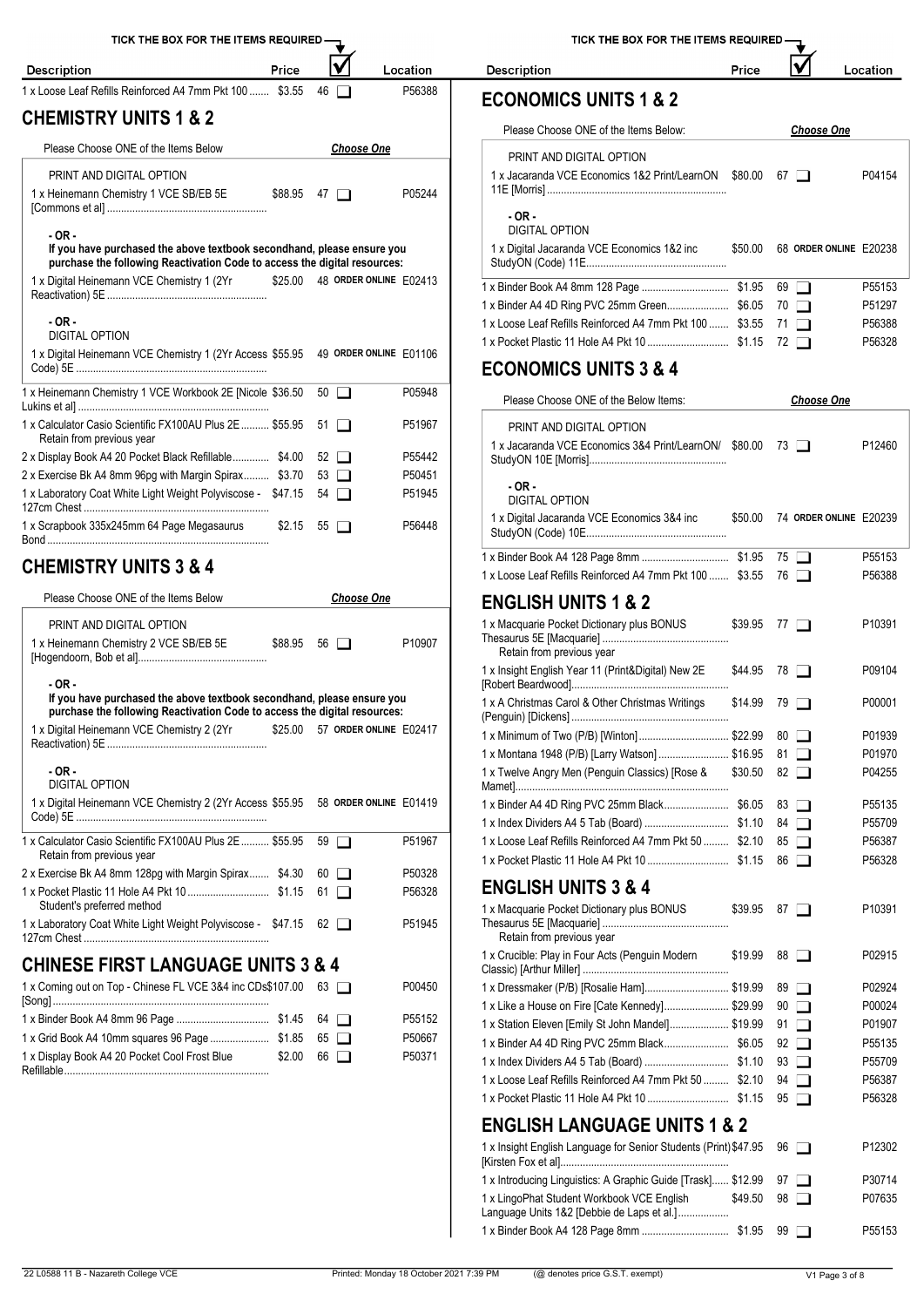| TICK THE BOX FOR THE ITEMS REQUIRED - |  |
|---------------------------------------|--|
|                                       |  |

Location

Description

Description Price 1 x Display Book A4 20 Pocket Cool Frost Blue

## **EAL UNITS 1 & 2**

Please ensure a bilingual language dictionary is purchasedin discussion with your teacher

| 1 x Paper Boats - Anthology of Short Stories [Duyal] \$26.95 101<br>1 x Hana's Suitcase: A True Story (Anniversary Edition) \$16.99 102 |  | P05500<br>P03147 | <b>I'M UNIGHTURE VOL INCY OUT</b><br>LearnON/StudyON 7E [Beau<br>New Edition for 2022 |
|-----------------------------------------------------------------------------------------------------------------------------------------|--|------------------|---------------------------------------------------------------------------------------|
|                                                                                                                                         |  |                  | $-OR -$                                                                               |
|                                                                                                                                         |  | P55135           | <b>DIGITAL OPTION</b>                                                                 |
|                                                                                                                                         |  | P55709           | 1 x Digital VCE Key Concept                                                           |
| 1 x Loose Leaf Refills Reinforced A4 7mm Pkt 50  \$2.10 105                                                                             |  | P56387           | StudyON (Code) 7E<br>New Edition for 2022                                             |
|                                                                                                                                         |  | P56328           |                                                                                       |
|                                                                                                                                         |  |                  | 1 v Dindor Dook AA 9mm 1021                                                           |

### **EAL UNITS 3 & 4**

Please ensure a bilingual language dictionary is purchasedin discussion with your teacher

| 1 x Insight EAL Year 12 (Print) 2E [Napthine and                   | $$39.95$ 107 $\Box$ | P15803 | 1 x System Cards 102mm x 152mm Pkt 100 \$6.80 132                                     |                   | P50706 |
|--------------------------------------------------------------------|---------------------|--------|---------------------------------------------------------------------------------------|-------------------|--------|
|                                                                    |                     | P15506 | <b>HEALTH &amp; HUMAN DEVELOPMENT UNITS 3 &amp; 4</b>                                 |                   |        |
| 1 x Women of Troy - version by Don Taylor [Euripides]. \$26.95 109 |                     | P15505 | Please Choose ONE of the Items Below                                                  | <b>Choose One</b> |        |
| 1 x Brooklyn (Picador) [Colm Toibin]\$22.99 110                    |                     | P04129 |                                                                                       |                   |        |
|                                                                    |                     | P55135 | PRINT AND DIGITAL OPTION<br>1 x Jacaranda VCE Key Concepts HHD 3&4 Print/ \$80.00 133 |                   | P30335 |
|                                                                    |                     | P55709 |                                                                                       |                   |        |
| 1 x Loose Leaf Refills Reinforced A4 7mm Pkt 50  \$2.10 113        |                     | P56387 | New Edition for 2022                                                                  |                   |        |
|                                                                    |                     | P56328 | - OR -<br>DIGITAL OPTION                                                              |                   |        |
| EVTENDED DACTORAL                                                  |                     |        |                                                                                       |                   |        |

### **EXTENDED PASTORAL**

| $$1.95$ 115 $\Box$ |  | P55153 | $\parallel$ Study UN (Code) / E |
|--------------------|--|--------|---------------------------------|
|                    |  |        | Digital product available       |

### **FOOD STUDIES UNITS 1 & 2**

| Please Choose ONE of the Items Below                                 |                     | <b>Choose One</b>               |        | I X BINGEL BOOK A4 ONINI 192 I<br>2 x Lever Arch File A4 PVC 70                                  |
|----------------------------------------------------------------------|---------------------|---------------------------------|--------|--------------------------------------------------------------------------------------------------|
| PRINT AND DIGITAL OPTION<br>1 x VCE Food Solutions: Food Studies 1&2 | $$78.95$ 116 $\Box$ |                                 | P11290 | 1 x Loose Leaf Refills Reinford<br>5 x Pocket Plastic 11 Hole A4<br>1 x System Cards 75x125 Rule |
| $-OR -$<br>DIGITAL OPTIONS                                           |                     |                                 |        | <b>HISTORY - MODE</b>                                                                            |
| 1 x Digital VCE Food Solutions 1&2 (2Yr Access                       |                     | \$46.95 117 ORDER ONLINE E01528 |        | Please Choose ONE of th                                                                          |
|                                                                      |                     |                                 | P55151 | PRINT AND DIGITAL OF                                                                             |
| 2 x Display Book A4 20 Pocket Black Refillable \$4.00 119 □          |                     |                                 | P55442 | 1 x Analysing Modern Histor<br>[Malone]                                                          |
|                                                                      |                     |                                 | P56752 | New Edition for 2022                                                                             |
|                                                                      |                     |                                 | P50803 | - OR -<br>DIGITAL OPTIONAL                                                                       |

### **FOOD STUDIES UNITS 3 & 4**

| Please Choose ONE of the Items Below<br><b>Choose One</b>                                                             | New Edition for 2022                                                                            |
|-----------------------------------------------------------------------------------------------------------------------|-------------------------------------------------------------------------------------------------|
| PRINT AND DIGITAL OPTION<br>1 x VCE Food Solutions: Food Studies 3&4 (Print& \$78.95 122<br>P11289                    | 1 x Binder A4 4D Ring PVC 25<br>1 x Binder Book A4 8mm 128 B<br>1 x Loose Leaf Refills Reinford |
| $-OR -$<br><b>DIGITAL OPTION</b><br>\$46.95 123 ORDER ONLINE E01530<br>1 x Digital VCE Food Solutions 3&4 (2Yr Access | <b>HISTORY - AMER</b><br><b>UNITS 3 &amp; 4</b><br>1 x Forging America (Print and               |
| P55151                                                                                                                | New Edition for 2022                                                                            |
| 2 x Display Book A4 20 Pocket Black Refillable \$4.00 125<br>P55442                                                   | 1 x Reinventing Russia (Print a                                                                 |

TICK THE BOX FOR THE ITEMS REQUIRED

Location

V

Price

# **HEALTH & HUMAN DEVELOPMENT UNITS 1 & 2** Refillable......................................................................... \$2.00 <sup>100</sup> P50371

| Please Choose ONE of the Items Below:                                                                  |             |         | <b>Choose One</b>               |        |
|--------------------------------------------------------------------------------------------------------|-------------|---------|---------------------------------|--------|
| PRINT AND DIGITAL OPTION                                                                               |             |         |                                 |        |
| 1 x Jacaranda VCE Key Concepts HHD 1&2 Print/<br>LearnON/StudyON 7E [Beaumont]<br>New Edition for 2022 | \$80.00 126 |         |                                 | P30247 |
| $-OR -$<br>DIGITAL OPTION                                                                              |             |         |                                 |        |
| 1 x Digital VCE Key Concept HHD 1&2 LearnOn/<br>New Edition for 2022                                   |             |         | \$50.00 127 ORDER ONLINE E30247 |        |
|                                                                                                        |             |         |                                 | P55156 |
|                                                                                                        |             |         |                                 | P55098 |
| 2 x Loose Leaf Refills Reinforced A4 7mm Pkt 50  \$4.20                                                |             | 130   1 |                                 | P56387 |
|                                                                                                        |             |         | $\mathbf{I}$                    | P56328 |
| 1 x System Cards 102mm x 152mm Pkt 100  \$6.80 132                                                     |             |         |                                 | P50706 |

| Please Choose ONE of the Items Below                                                                                                           |     | <b>Choose One</b>               |        |
|------------------------------------------------------------------------------------------------------------------------------------------------|-----|---------------------------------|--------|
| PRINT AND DIGITAL OPTION                                                                                                                       |     |                                 |        |
| 1 x Jacaranda VCE Key Concepts HHD 3&4 Print/ \$80.00 133<br>LearnON/StudyON 7E [Beaumont]<br>New Edition for 2022<br>$-OR-$<br>DIGITAL OPTION |     |                                 | P30335 |
| 1 x Digital VCE Key Concept HHD 3&4 LearnOn/<br>Digital product available via access code<br>New Edition for 2022                              |     | \$50.00 134 ORDER ONLINE E30335 |        |
|                                                                                                                                                |     |                                 | P55156 |
|                                                                                                                                                |     |                                 | P55098 |
| 1 x Loose Leaf Refills Reinforced A4 7mm Pkt 50  \$2.10                                                                                        | 137 | $\mathbf{1}$                    | P56387 |
|                                                                                                                                                |     |                                 | P56328 |
| 1 x System Cards 75x125 Ruled White Pkt 100 \$7.05 139                                                                                         |     |                                 | P56583 |

#### **HISTORY - MODERN HISTORY UNITS 1 & 2**

| Please Choose ONE of the Below Items:                                                                                                | <b>Choose One</b>   |  |                                 |                     |  |  |  |
|--------------------------------------------------------------------------------------------------------------------------------------|---------------------|--|---------------------------------|---------------------|--|--|--|
| PRINT AND DIGITAL OPTION<br>1 x Analysing Modern History 1&2 (Print & Digital)<br>New Edition for 2022<br>$-OR-$<br>DIGITAL OPTIONAL | $$69.95$ 140 $\Box$ |  |                                 | P30096              |  |  |  |
| 1 x Digital Analysing Modern History 1&2 (Access<br>$Code)$<br>New Edition for 2022                                                  |                     |  | \$55.95 141 ORDER ONLINE E30096 |                     |  |  |  |
|                                                                                                                                      |                     |  |                                 | P <sub>55</sub> 135 |  |  |  |

|                                                              | $$1.95$ 143 $\Box$ | P55153 |
|--------------------------------------------------------------|--------------------|--------|
| 1 x Loose Leaf Refills Reinforced A4 7mm Pkt 100  \$3.55 144 |                    | P56388 |

#### **HISTORY - AMERICAN AND RUSSIAN REVOLUTIONS UNITS 3 & 4**

| 1 x Forging America (Print and Digital) 3E [Perfect et \$64.95 145 |  | P30118 |
|--------------------------------------------------------------------|--|--------|
| New Edition for 2022                                               |  |        |
| 1 x Reinventing Russia (Print and Digital) 3E [Perfect \$64.95 146 |  | P30122 |
| New Edition for 2022                                               |  |        |
|                                                                    |  | P55153 |
|                                                                    |  | P51297 |
| 1 x Loose Leaf Refills Reinforced A4 7mm Pkt 50  \$2.10 149        |  | P56387 |
| 1 x Pocket Plastic A4 11 Hole Pkt 10  \$1.15 150 □                 |  | P56328 |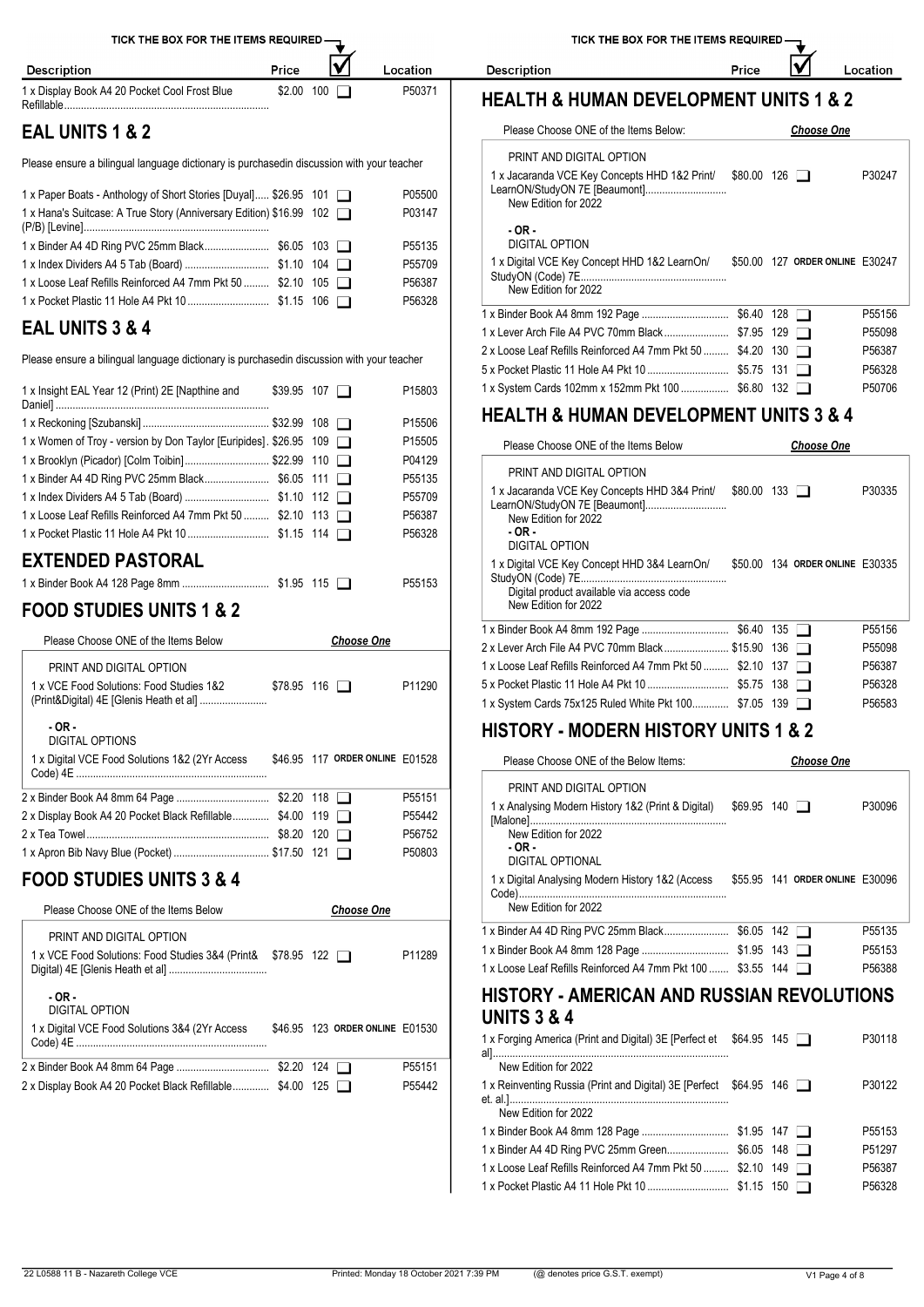| TICK THE BOX FOR THE ITEMS REQUIRED-                                              |                     |                                 |          | <b>TICK THE</b>                                                           |
|-----------------------------------------------------------------------------------|---------------------|---------------------------------|----------|---------------------------------------------------------------------------|
| <b>Description</b>                                                                | Price               |                                 | Location | <b>Description</b>                                                        |
| <b>ITALIAN UNITS 1 &amp; 2</b>                                                    |                     |                                 |          | <b>GENERAL MATHE</b>                                                      |
| 1 x Oxford Study Italian Dictionary (2E)(Bilingual) [Dino \$30.95 151             |                     |                                 | P01386   | Please Choose ONE of th                                                   |
|                                                                                   |                     |                                 | P07060   | PRINT AND DIGITAL OF                                                      |
|                                                                                   |                     |                                 | P55152   | 1 x Cambridge VCE Senior (                                                |
| 1 x Display Book A4 20 Pocket Black Refillable \$2.00 154                         |                     |                                 | P55442   | & Digital) [Peter Jones et al]                                            |
| 1 x Loose Leaf Refills Reinforced A4 7mm Pkt 50  \$2.10 155                       |                     |                                 | P56387   | - OR -<br>If you have purchased                                           |
| <b>LEGAL STUDIES UNITS 1 &amp; 2</b>                                              |                     |                                 |          | purchase the following                                                    |
| Please Choose ONE of the Items Below                                              |                     | <b>Choose One</b>               |          | 1 x Digital Camb VCE Snr G<br>Reactivation Code                           |
| PRINT AND DIGITAL OPTION                                                          |                     |                                 |          | $-OR -$                                                                   |
| 1 x Oxford VCE Legal Studies: Access & Justice 1&2 \$74.95 156                    |                     |                                 | P17739   | <b>DIGITAL OPTION</b><br>1 x Digital Camb VCE Snr G<br>(Access Code)      |
| $-OR -$<br><b>DIGITAL OPTION</b>                                                  |                     |                                 |          |                                                                           |
| 1 x Digital VCE Legal Stud: Access & Justice 1&2                                  |                     | \$54.95 157 ORDER ONLINE E20534 |          | 1 x Calculator Texas TI-Nspire<br>(inc case)<br>Retain from previous year |
|                                                                                   |                     |                                 | P55153   | 2 x Exercise Bk A4 8mm 128p                                               |
| 1 x Loose Leaf Refills Reinforced A4 7mm Pkt 100  \$3.55 159                      |                     |                                 | P56388   | <b>FURTHER MATHE</b>                                                      |
|                                                                                   |                     |                                 | P56328   | Please Choose ONE of th                                                   |
| <b>LEGAL STUDIES UNITS 3 &amp; 4</b>                                              |                     |                                 |          | PRINT AND DIGITAL OF                                                      |
| Please Choose ONE of the Items Below                                              |                     | <b>Choose One</b>               |          | 1 x Cambridge VCE Senior F                                                |
| PRINT AND DIGITAL OPTION                                                          |                     |                                 |          | & Digital) [Peter Jones et al]                                            |
| 1 x Oxford VCE Legal Stud: Justice & Outcomes 3&4 \$74.95 161                     |                     |                                 | P10787   | - OR -<br>If you have purchased<br>purchase the following                 |
| $-OR -$<br><b>DIGITAL OPTION</b>                                                  |                     |                                 |          | 1 x Digital Camb VCE Snr Fu                                               |
| 1 x Digital VCE Legal Stud: Justice & Outcome 3&4 \$54.95 162 ORDER ONLINE E20535 |                     |                                 |          | Reactivation Code                                                         |
|                                                                                   |                     |                                 |          | $-OR -$<br><b>DIGITAL OPTION</b>                                          |
|                                                                                   |                     |                                 | P55135   | 1 x Digital Camb VCE Snr Fu                                               |
| 1 x Loose Leaf Refills Reinforced A4 7mm Pkt 200  \$7.05 164                      |                     |                                 | P56389   |                                                                           |
|                                                                                   |                     |                                 | P56328   | 1 x Calculator Texas TI-Nspire                                            |
| <b>LITERATURE UNITS 1 &amp; 2</b>                                                 |                     |                                 |          | (inc case)<br>Retain from previous year                                   |
| 1 x Thing Around Your Neck The [Chimamanda Ngozi \$19.99 167                      |                     |                                 | P30684   | 2 x Exercise Bk A4 8mm 128p                                               |
|                                                                                   |                     |                                 | P07797   | <b>MATHEMATICAL</b>                                                       |
| 1 x Medea & Other Plays (Translated by John Davie) \$14.99 168                    |                     |                                 | P01894   | PLEASE SELECT ONE C                                                       |
| 1 x Importance Of Being Earnest & Other Plays                                     | $$14.99$ 169 $\Box$ |                                 | P02952   | PRINT AND DIGITAL OI                                                      |
|                                                                                   |                     |                                 | P55135   | 1 x Cambridge VCE Senior N                                                |
| 1 x Loose Leaf Refills Reinforced A4 7mm Pkt 50  \$2.10 171                       |                     |                                 | P56387   | & Digital) [Michael Evans et                                              |
| <b>LITERATURE UNITS 3 &amp; 4</b>                                                 |                     |                                 |          | - OR -<br>If you have purchased                                           |
| 1 x Passion, The (P/B) [Jeanette Winterson] \$19.99 172                           |                     |                                 | P02500   | purchase the following                                                    |
| 1 x Othello (Cambridge School Shakespeare) 3E [Coles \$18.95 173                  |                     |                                 | P04730   | resources:<br>1 x Digital Camb VCE Snr M                                  |
| 1 x Only the Animals [Ceridwen Dovey]  \$19.99 174                                |                     |                                 | P00043   | Reactivation Code                                                         |
| 1 x Ariel - Faber Modern Classics [Sylvia Plath] \$19.99 175                      |                     |                                 | P00045   | - OR -                                                                    |
| 1 x Art (P/B) [Reza (Translated by Christopher                                    | \$24.99 176         |                                 | P00038   | DIGITAL OPTION                                                            |
| 1 x Binder A4 4D Ring 25mm PE Green  \$6.05 177                                   |                     |                                 | P51297   | 1 x Digital Camb VCE Snr M<br>(Access Code)                               |
| 1 x Loose Leaf Refills Reinforced A4 7mm Pkt 100  \$3.55 178                      |                     |                                 | P56388   | 1 x Calculator Texas TI-Nspire                                            |
|                                                                                   |                     |                                 |          | (inc case)<br>Retain from previous year                                   |

#### $\overline{\mathbf{M}}$ Price Location

### **GENERAL MATHEMATICS UNITS 1 & 2**

| Please Choose ONE of the Items Below                                                                                                                                     |  | <b>Choose One</b>               |        |
|--------------------------------------------------------------------------------------------------------------------------------------------------------------------------|--|---------------------------------|--------|
| PRINT AND DIGITAL OPTION<br>1 x Cambridge VCE Senior General Maths 1&2 (Print \$89.95 179                                                                                |  |                                 | P04057 |
| $-OR -$                                                                                                                                                                  |  |                                 |        |
| If you have purchased the above textbook secondhand, please ensure you<br>purchase the following Reactivation Code to access the digital resources:                      |  |                                 |        |
| 1 x Digital Camb VCE Snr General Maths 1&2 \$19.95 180 ORDER ONLINE E01680                                                                                               |  |                                 |        |
| $-OR -$<br><b>DIGITAL OPTION</b>                                                                                                                                         |  |                                 |        |
| 1 x Digital Camb VCE Snr General Maths 1&2 \$69.95 181 ORDER ONLINE E01094                                                                                               |  |                                 |        |
| 1 x Calculator Texas TI-Nspire CX II CAS Touchpad \$269.95 182<br>Retain from previous year                                                                              |  |                                 | P51055 |
| 2 x Exercise Bk A4 8mm 128pg with Margin Spirax \$4.30 183                                                                                                               |  |                                 | P50328 |
| <b>FURTHER MATHEMATICS UNITS 3 &amp; 4</b>                                                                                                                               |  |                                 |        |
| Please Choose ONE of the Items Below                                                                                                                                     |  | <b>Choose One</b>               |        |
| PRINT AND DIGITAL OPTION<br>1 x Cambridge VCE Senior Further Maths 3&4 (Print \$89.95 184                                                                                |  |                                 | P10861 |
| $-OR -$<br>If you have purchased the above textbook secondhand, please ensure you<br>purchase the following Reactivation Code to access the digital resources:           |  |                                 |        |
| 1 x Digital Camb VCE Snr Further Maths 3&4                                                                                                                               |  | \$19.95 185 ORDER ONLINE E01686 |        |
| $-OR -$<br>DIGITAL OPTION                                                                                                                                                |  |                                 |        |
| 1 x Digital Camb VCE Snr Further Maths 3&4 (Access\$69.95 186 ORDER ONLINE E01095                                                                                        |  |                                 |        |
| 1 x Calculator Texas TI-Nspire CX II CAS Touchpad \$269.95 187<br>Retain from previous year                                                                              |  |                                 | P51055 |
| 2 x Exercise Bk A4 8mm 128pg with Margin Spirax \$4.30 188                                                                                                               |  |                                 | P50328 |
| <b>MATHEMATICAL METHODS UNITS 1 &amp; 2</b>                                                                                                                              |  |                                 |        |
| PLEASE SELECT ONE OPTION:                                                                                                                                                |  | <b>Choose One</b>               |        |
| PRINT AND DIGITAL OPTION                                                                                                                                                 |  |                                 |        |
| 1 x Cambridge VCE Senior Math Methods 1&2 (Print \$89.95 189                                                                                                             |  |                                 | P04042 |
| $-OR -$<br>If you have purchased the above textbook secondhand, please ensure you<br>purchase the following Reactivation Access Code to access the digital<br>resources: |  |                                 |        |
| 1 x Digital Camb VCE Snr Math Methods 1&2                                                                                                                                |  | \$19.95 190 ORDER ONLINE E01678 |        |
| - OR -<br>DIGITAL OPTION                                                                                                                                                 |  |                                 |        |
| 1 x Digital Camb VCE Snr Math Methods 1&2                                                                                                                                |  | \$69.95 191 ORDER ONLINE E01071 |        |
| 1 x Calculator Texas TI-Nspire CX II CAS Touchpad \$269.95 192                                                                                                           |  |                                 | P51055 |
| Retain from previous year<br>2 x Exercise Bk A4 8mm 128pg with Margin Spirax \$4.30 193                                                                                  |  |                                 | P50328 |
|                                                                                                                                                                          |  |                                 |        |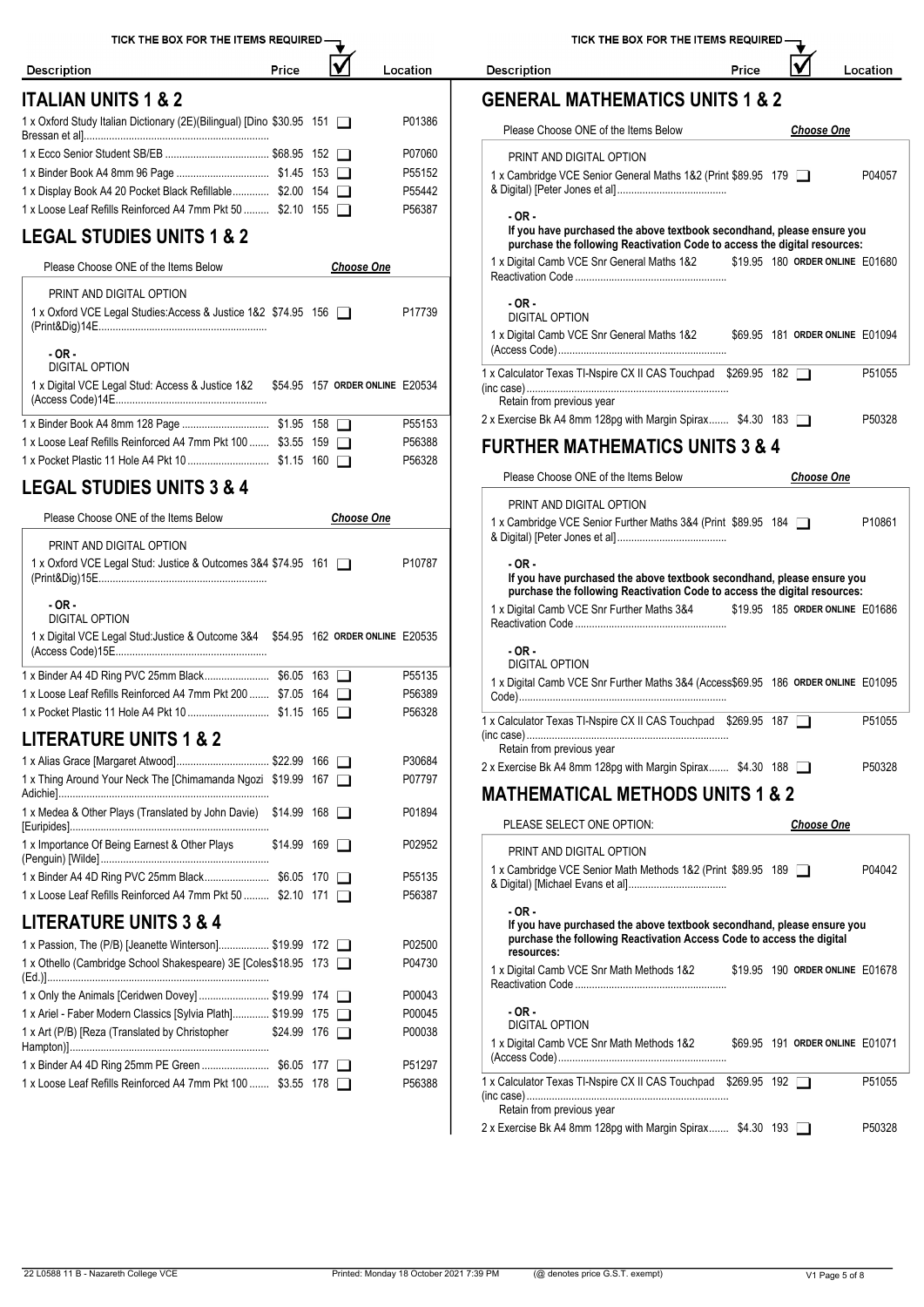1 x Digital Camb VCE Snr Math Methods 3&4

DIGITAL OPTION

**MATHEMATICAL METHODS UNITS 3 & 4**

**- OR -**

Description

Location

IV

Price

TICK THE BOX FOR THE ITEMS REQUIRED -

|  | ın n<br>וכי |
|--|-------------|
|--|-------------|

#### **MEDIA UNITS 1 & 2**

Description

| Please Choose ONE of the Items Below                                                     | <b>Choose One</b>               | Please Choose ONE of the Items Below                                      | <b>Choose One</b>               |        |
|------------------------------------------------------------------------------------------|---------------------------------|---------------------------------------------------------------------------|---------------------------------|--------|
| PRINT AND DIGITAL OPTION<br>1 x Cambridge VCE Senior Math Methods 3&4 (Print \$89.95 194 | P04040                          | PRINT AND DIGITAL OPTION<br>1 x Media Reframed: VCE 1-4 (Print & Digital) | $$84.95$ 209 $\Box$             | P00673 |
|                                                                                          |                                 |                                                                           |                                 |        |
| $-OR -$<br>If you have purchased the above textbook secondhand, please ensure you        |                                 | $-OR-$<br>DIGITAL OPTION                                                  |                                 |        |
| purchase the following Reactivation Access Code to access the digital<br>resources:      |                                 | 1 x Digital Camb VCE Media Reframed 1-4 (2Yr                              | \$67.95 210 ORDER ONLINE E00267 |        |
| 1 x Digital Camb VCE Snr Math Methods 3&4                                                | \$19.95 195 ORDER ONLINE E01679 |                                                                           |                                 |        |
|                                                                                          |                                 |                                                                           |                                 | P55151 |
|                                                                                          |                                 | 1 x USB Pocket Flash Drive 32GB - NO RETURNS \$13.95 212                  |                                 | P52086 |

Price

#### **MEDIA UNITS 3 & 4**

|                                                                                         |        | Retain Text from previous year. Only new Students to<br>purchase:                                 | <b>Choose One</b>               |
|-----------------------------------------------------------------------------------------|--------|---------------------------------------------------------------------------------------------------|---------------------------------|
| 1 x Calculator Texas TI-Nspire CX II CAS Touchpad \$269.95 197                          | P51055 | PRINT AND DIGITAL OPTION                                                                          |                                 |
| Retain from previous year<br>2 x Exercise Bk A4 8mm 128pg with Margin Spirax \$4.30 198 | P50328 | 1 x Media Reframed: VCE 1-4 (Print & Digital)<br>$$84.95$ 213 $\Box$<br>Retain from previous year | P00673                          |
| <b>SPECIALIST MATHEMATICS UNITS 1 &amp; 2</b>                                           |        | - OR -<br>DIGITAL OPTION                                                                          |                                 |
| Please Choose ONE of the Items Below<br><b>Choose One</b>                               |        | 1 x Digital Camb VCE Media Reframed 1-4 (2Yr                                                      | \$67.95 214 ORDER ONLINE E00267 |
| PRINT AND DIGITAL OPTION                                                                |        | Retain from previous year                                                                         |                                 |
| 1 x Cambridge VCE Senior Spec Maths 1&2 (Print & \$89.95 199                            | P04050 |                                                                                                   | P55151                          |
|                                                                                         |        | 1 x USB Pocket Flash Drive 32GB - NO RETURNS \$13.95 216                                          | P52086                          |

### **PHYSICAL EDUCATION UNITS 1 & 2**

|     | Please Choose ONE of the Items Below                                                                                                                                                    | <b>Choose One</b>   |        |
|-----|-----------------------------------------------------------------------------------------------------------------------------------------------------------------------------------------|---------------------|--------|
| 687 | PRINT AND DIGITAL OPTION                                                                                                                                                                |                     |        |
|     | 1 x Nelson VCE Physical Education 1&2 (Print & \$79.95 217                                                                                                                              |                     | P10901 |
| 096 | $-OR -$<br><b>DIGITAL OPTION</b>                                                                                                                                                        |                     |        |
|     | 1 x Digital Nelson VCE Physical Education 1&2 (2Yr \$47.95 218 ORDER ONLINE E01521                                                                                                      |                     |        |
| 055 | 1 x Nelson VCE PE Peak Performance 1&2 Workbook \$29.95 219                                                                                                                             |                     | P10906 |
| 328 | Compulsory                                                                                                                                                                              |                     |        |
|     |                                                                                                                                                                                         |                     | P55135 |
|     | 1 x Display Book A3 20 Pocket Foldermate Black (Non-\$9.95 221                                                                                                                          |                     | P52187 |
|     | 2 x Document Case 30mm Elastic Closure Purple \$13.90 222                                                                                                                               |                     | P52412 |
|     | 4 x Exercise Bk A4 8mm 128pg with Margin Spirax \$8.60 223                                                                                                                              |                     | P50328 |
|     |                                                                                                                                                                                         |                     | P56329 |
|     | <b>PHYSICAL EDUCATION UNITS 3 &amp; 4</b>                                                                                                                                               |                     |        |
|     | 1 x Nelson VCE Physical Education 3&4 (Print &                                                                                                                                          | $$79.95$ 225 $\Box$ | P00076 |
| 688 | 1 x Nelson VCE PE Peak Performance 3&4 Workbook \$29.95 226<br>Compulsory                                                                                                               |                     | P00075 |
|     |                                                                                                                                                                                         |                     | P55135 |
|     |                                                                                                                                                                                         |                     | P55153 |
| 137 | 2 x Document Case 30mm Elastic Closure Purple \$13.90 229                                                                                                                               |                     | P52412 |
|     |                                                                                                                                                                                         |                     | P56329 |
| 055 | <b>PHYSICS UNITS 1 &amp; 2</b>                                                                                                                                                          |                     |        |
| 328 | <b>COMPULSORY RESOURCE</b><br>Edrolo's Physics Units 1&2 2022 Edition- digital only textbook - \$77 (incl. GST)<br>Payment must be made online via your Edrolo account at edrolo.com.au |                     |        |
|     | 1 x Calculator Casio Scientific FX100AU Plus 2E  \$55.95 231<br>Retain from previous year                                                                                               |                     | P51967 |
|     |                                                                                                                                                                                         |                     | P55152 |
|     | 1 x Science Book A4 2mm Graph/Feint 128 Page  \$5.55 233                                                                                                                                |                     | P56433 |

| SPECIALIST MATHEMATICS UNITS 1 & 2   |            | DIGITAL OPTION                         |
|--------------------------------------|------------|----------------------------------------|
| Please Choose ONE of the Items Below | Choose One | 1 x Digital Camb VCE Media R<br>Code). |
| <b>PRINT AND DIGITAL OPTION</b>      |            | Retain from previous year              |

| LININ LAND DIVILAL VI TIVN                                                          |                                                               |
|-------------------------------------------------------------------------------------|---------------------------------------------------------------|
| 1 x Cambridge VCE Senior Spec Maths 1&2 (Print & \$89.95 199                        | 1 x Binder Book A4 64 Page 8<br>P04050                        |
|                                                                                     | 1 x USB Pocket Flash Drive 32                                 |
| $-OR -$<br>If you have purchased the above textbook secondhand, please ensure you   | <b>PHYSICAL EDUCA</b>                                         |
| purchase the following Reactivation Access Code to access the digital<br>resources: | Please Choose ONE of th                                       |
| 1 x Digital Camb VCE Snr Specialist Maths 1&2                                       | \$19.95 200 ORDER ONLINE E01687<br>PRINT AND DIGITAL OF       |
|                                                                                     | 1 x Nelson VCE Physical Ed<br>Digital) 2E [Malpeli, Telford 6 |
| $-OR -$                                                                             |                                                               |
| DIGITAL OPTION                                                                      | $-OR -$                                                       |
| 1 x Digital Camb VCE Snr Specialist Maths 1&2                                       | \$69.95 201 ORDER ONLINE E01096<br>DIGITAL OPTION             |
|                                                                                     | 1 x Digital Nelson VCE Phys                                   |
| 1 x Calculator Texas TI-Nspire CX II CAS Touchpad \$269.95 202                      | Code) 2E<br>P51055                                            |
| Retain from previous year                                                           | 1 x Nelson VCE PE Peak Perf<br>(2E) [Rob Malpeli et al]       |
| 2 x Exercise Bk A4 8mm 128pg with Margin Spirax \$4.30 203                          | P50328<br>Compulsory                                          |

## **SPECIALIST MATHEMATICS UNITS 3 & 4**

| Please Choose ONE of the Items Below                                                                                                            |  | <b>Choose One</b>               |        |                                                                                             |
|-------------------------------------------------------------------------------------------------------------------------------------------------|--|---------------------------------|--------|---------------------------------------------------------------------------------------------|
| PRINT AND DIGITAL OPTION<br>1 x Cambridge VCE Senior Spec Maths 3&4 (Print & \$89.95 204<br>Digital) [Evans, Lipson, Cracknell, Astruc, Jones]  |  |                                 | P04052 | 2 x Document Case 30mm Ela<br>4 x Exercise Bk A4 8mm 128p<br>1 x Pocket Plastic 11 Hole A4  |
| $-OR -$                                                                                                                                         |  |                                 |        | <b>PHYSICAL EDUCA</b>                                                                       |
| If you have purchased the above textbook secondhand, please ensure you<br>purchase the following Reactivation Access Code to access the digital |  |                                 |        | 1 x Nelson VCE Physical Educ<br>Digital) 6E [Rob Malpeli et al]                             |
| resources:<br>1 x Digital Camb VCE Snr Specialist Maths 3&4 \$19.95 205 ORDER ONLINE E01688                                                     |  |                                 |        | 1 x Nelson VCE PE Peak Perf<br>(3E) [Rob Malpeli et al]<br>Compulsory                       |
| $-OR -$<br><b>DIGITAL OPTION</b>                                                                                                                |  |                                 |        | 1 x Binder A4 4D Ring PVC 25<br>2 x Binder Book A4 128 Page                                 |
| 1 x Digital Camb VCE Snr Specialist Maths 3&4                                                                                                   |  | \$69.95 206 ORDER ONLINE E01137 |        | 2 x Document Case 30mm Ela<br>1 x Pocket Plastic 11 Hole A4                                 |
| 1 x Calculator Texas TI-Nspire CX II CAS Touchpad \$269.95 207                                                                                  |  |                                 | P51055 | <b>PHYSICS UNITS 1</b>                                                                      |
| Retain from previous year<br>2 x Exercise Bk A4 8mm 128pg with Margin Spirax \$4.30 208 $\Box$                                                  |  |                                 | P50328 | <b>COMPULSORY RESOURCE</b><br>Edrolo's Physics Units 1&2 202<br>Payment must be made online |
|                                                                                                                                                 |  |                                 |        | 1 x Calculator Casio Scientific<br>Retain from previous year                                |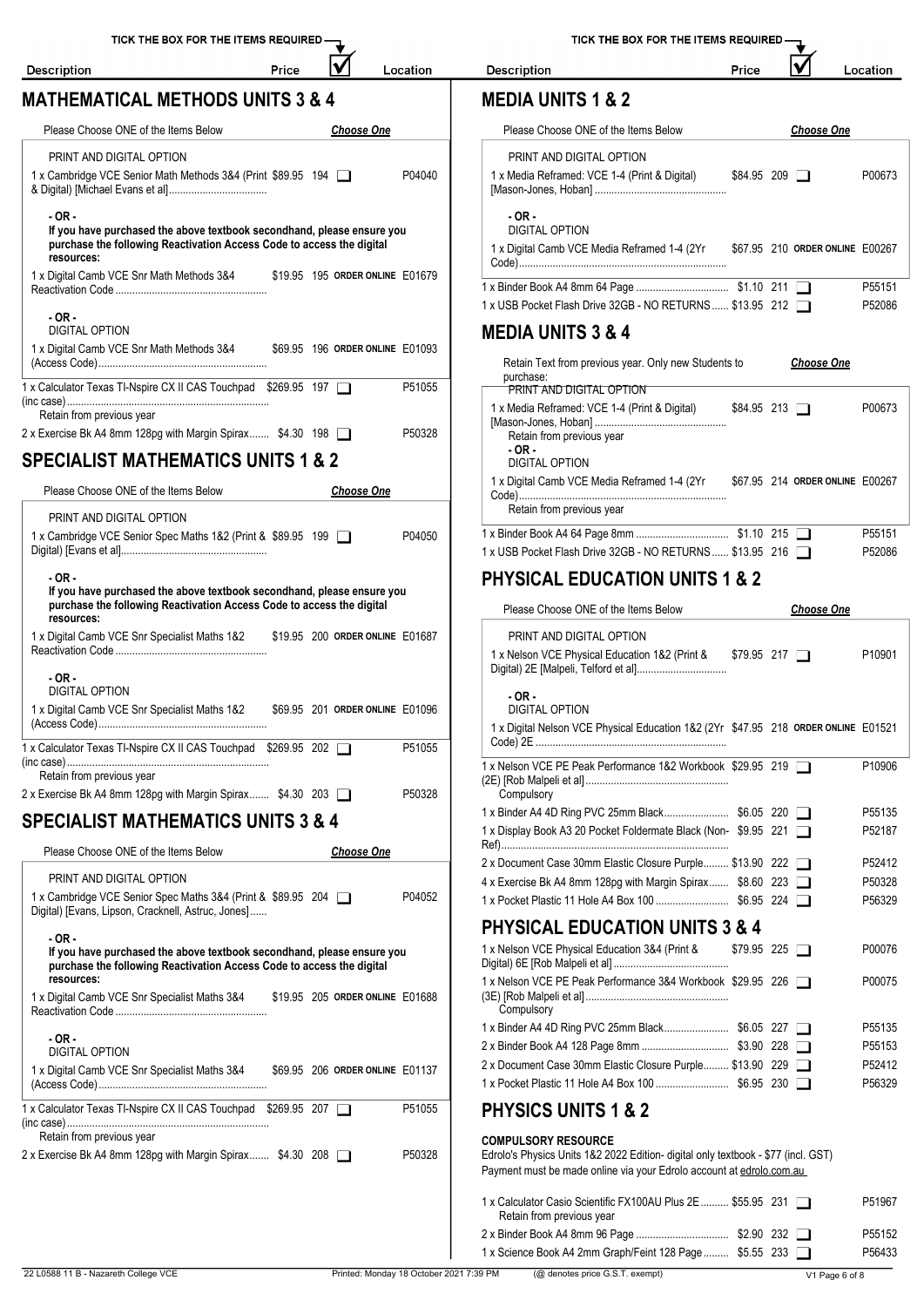| TICK THE BOX FOR THE ITEMS REQUIRED -                                                                                                                                                       |       |                   |                  | TICK THE BOX FOR THE ITEMS REQUIRED -                                                                                                                                                                                                                         |                     |                   |                  |
|---------------------------------------------------------------------------------------------------------------------------------------------------------------------------------------------|-------|-------------------|------------------|---------------------------------------------------------------------------------------------------------------------------------------------------------------------------------------------------------------------------------------------------------------|---------------------|-------------------|------------------|
| <b>Description</b>                                                                                                                                                                          | Price |                   | Location         | <b>Description</b>                                                                                                                                                                                                                                            | Price               | V                 | Location         |
| <b>PHYSICS UNITS 3 &amp; 4</b>                                                                                                                                                              |       |                   |                  | 1 x Display Book A4 20 Pocket Clear Cover Black \$2.25 260                                                                                                                                                                                                    |                     |                   | P55152<br>P50131 |
| <b>COMPULSORY RESOURCE</b>                                                                                                                                                                  |       |                   |                  |                                                                                                                                                                                                                                                               |                     |                   |                  |
| Edrolo's Physics Units 3&4 2022 Edition - digital only textbook - \$77 (incl. GST)<br>Payment must be made online via your Edrolo account at edrolo.com.au                                  |       |                   |                  |                                                                                                                                                                                                                                                               |                     |                   | P55709<br>P56328 |
| 1 x Calculator Casio Scientific FX100AU Plus 2E  \$55.95 235                                                                                                                                |       |                   | P55152<br>P51967 | <b>RELIGION &amp; SOCIETY UNIT 2</b>                                                                                                                                                                                                                          |                     |                   |                  |
| Retain from previous year                                                                                                                                                                   |       |                   |                  | Please Choose ONE of the Items Below                                                                                                                                                                                                                          |                     | <b>Choose One</b> |                  |
| 1 x Science Book A4 128 Page 2mm Graph/Feint \$5.55 236                                                                                                                                     |       |                   | P56433           | PRINT & DIGITAL OPTION                                                                                                                                                                                                                                        |                     |                   |                  |
| <b>PRODUCT DESIGN &amp; TECHNOLOGY - TEXTILES</b><br><b>UNITS 1 &amp; 2</b>                                                                                                                 |       |                   |                  | Nazareth RE Print & Digital Resource Unit 2  \$75.00 263 ORDER ONLINE C03316<br>This Print & Digital Resource includes a book and a digital resource for Religion &<br>Society. The book will be provided with your order and access to your digital resource |                     |                   |                  |
| 1 x Nelson VCE Product Design & Tech 1-4 (Print & \$83.95 237                                                                                                                               |       |                   | P00025           | will be emailed to the email address provided at the time of ordering. For this reason,<br>please use your school email address when placing your order.<br>- OR -                                                                                            |                     |                   |                  |
| 1 x Nelson VCE Product Design & Technology 1-4 \$34.95 238                                                                                                                                  |       |                   | P00515           | <b>DIGITAL OPTION</b><br>Nazareth RE Digital Resource Unit 2 \$13.00 264 ORDER ONLINE C03317                                                                                                                                                                  |                     |                   |                  |
| 1 x Binder A3 4D Ring PVC 38mm Upright Black  \$18.25 239<br>10 x Pocket Plastic 11 Hole A3 Pkt 5  \$45.50 240                                                                              |       |                   | P50037<br>P56327 | This Digital Resource includes a digital resource for Religion & Society. Access will be<br>emailed to the email address provided at the time of ordering. For this reason, please                                                                            |                     |                   |                  |
|                                                                                                                                                                                             |       |                   |                  | use your school email address when placing your order.                                                                                                                                                                                                        |                     |                   |                  |
| <b>PRODUCT DESIGN &amp; TECHNOLOGY - TEXTILES</b><br><b>UNITS 3 &amp; 4</b>                                                                                                                 |       |                   |                  | 1 x NRSV Catholic Youth Bible International Edition H/B\$65.95 265<br>Retain from previous year                                                                                                                                                               |                     |                   | P15489           |
| 1 x Nelson VCE Product Design & Tech 1-4 (Print & \$83.95 241<br>Retain from previous year                                                                                                  |       |                   | P00025           | 1 x Loose Leaf Refills Reinforced A4 7mm Pkt 100  \$3.55 267                                                                                                                                                                                                  |                     |                   | P55135<br>P56388 |
| 1 x Nelson VCE Product Design & Technology 1-4 \$34.95 242<br>Retain from previous year                                                                                                     |       |                   | P00515           | <b>RELIGION AND SOCIETY UNITS 3 &amp; 4</b>                                                                                                                                                                                                                   |                     |                   |                  |
| 1 x Binder A3 4D Ring PVC 38mm Upright Black  \$18.25 243                                                                                                                                   |       |                   | P50037           | Please Choose ONE of the Items Below                                                                                                                                                                                                                          |                     | <b>Choose One</b> |                  |
| 10 x Pocket Plastic 11 Hole A3 Pkt 5  \$45.50 244                                                                                                                                           |       |                   | P56327           | PRINT AND DIGITAL OPTION                                                                                                                                                                                                                                      |                     |                   |                  |
| <b>PRODUCT DESIGN &amp; TECHNOLOGY - WOOD UNITS 1</b><br>& 2                                                                                                                                |       |                   |                  | 1 x VCE Religion and Society 1-4 (Print & Digital)                                                                                                                                                                                                            | $$87.95$ 268 $\Box$ |                   | P11627           |
| 1 x Nelson VCE Product Design & Tech 1-4 (Print & \$83.95 245                                                                                                                               |       |                   | P00025           | - OR -<br><b>DIGITAL OPTION</b><br>1 x Digital VCE Religion & Society 1-4 (2yr Access \$52.95 269 ORDER ONLINE E02176                                                                                                                                         |                     |                   |                  |
| 1 x Binder A3 4D Ring PVC 38mm Upright Black  \$18.25 246                                                                                                                                   |       |                   | P50037<br>P56327 |                                                                                                                                                                                                                                                               |                     |                   |                  |
| PRODUCT DESIGN & TECHNOLOGY - WOOD UNITS 3<br>& 4                                                                                                                                           |       |                   |                  | 1 x NRSV Catholic Youth Bible International Edition H/B\$65.95 270<br>Retain from previous year                                                                                                                                                               |                     |                   | P15489           |
| 1 x Nelson VCE Product Design & Tech 1-4 (Print & \$83.95 248                                                                                                                               |       |                   | P00025           |                                                                                                                                                                                                                                                               |                     |                   | P55152           |
| Retain from previous year                                                                                                                                                                   |       |                   |                  | <b>RELIGIOUS EDUCATION YEAR 12</b>                                                                                                                                                                                                                            |                     |                   |                  |
| 1 x Binder A3 4D Ring PVC 38mm Upright Black  \$18.25 249<br>10 x Pocket Plastic 11 Hole A3 Pkt 5  \$45.50 250                                                                              |       |                   | P50037<br>P56327 | No Text Required                                                                                                                                                                                                                                              |                     |                   |                  |
| <b>PSYCHOLOGY UNITS 1 &amp; 2</b>                                                                                                                                                           |       |                   |                  | 1 x NRSV Catholic Youth Bible International Edition H/B \$65.95 272<br>Retain from previous year                                                                                                                                                              |                     |                   | P15489           |
| Please Choose ONE of the Items Below                                                                                                                                                        |       | <b>Choose One</b> |                  |                                                                                                                                                                                                                                                               |                     |                   | P55135           |
| PRINT AND DIGITAL OPTION<br>1 x Jacaranda VCE Psychology 1&2 Print/eBook 8E \$80.00 251                                                                                                     |       |                   | P00512           | 1 x Loose Leaf Refills Reinforced A4 7mm Pkt 100  \$3.55 274<br><b>STUDIO ARTS UNITS 1 &amp; 2</b>                                                                                                                                                            |                     |                   | P56388           |
| $-OR -$                                                                                                                                                                                     |       |                   |                  | No Text Required                                                                                                                                                                                                                                              |                     |                   |                  |
| <b>DIGITAL OPTION</b>                                                                                                                                                                       |       |                   |                  |                                                                                                                                                                                                                                                               |                     |                   | P50091           |
| 1 x Digital Jacaranda VCE Psychology 1&2 eBook \$50.00 252 ORDER ONLINE E00147                                                                                                              |       |                   |                  |                                                                                                                                                                                                                                                               |                     |                   | P55142           |
|                                                                                                                                                                                             |       |                   | P55135           | 1 x USB Pocket Flash Drive 32GB - NO RETURNS \$13.95 277<br>1 x Visual Art Diary A3 110gsm 60 Sheet/120 Page \$9.25 278                                                                                                                                       |                     |                   | P52086<br>P56677 |
|                                                                                                                                                                                             |       |                   | P55152           |                                                                                                                                                                                                                                                               |                     |                   |                  |
| 1 x Index A4 Dividers Multipurpose Unrein 5 Col Tab \$1.10 255                                                                                                                              |       |                   | P50044           | <b>STUDIO ARTS UNITS 3 &amp; 4</b>                                                                                                                                                                                                                            |                     |                   |                  |
| 1 x Loose Leaf Refills Reinforced A4 7mm Pkt 50  \$2.10 256                                                                                                                                 |       |                   | P56387<br>P56328 | No Text Required                                                                                                                                                                                                                                              |                     |                   |                  |
| <b>PSYCHOLOGY UNITS 3 &amp; 4</b>                                                                                                                                                           |       |                   |                  |                                                                                                                                                                                                                                                               |                     |                   | P50091           |
|                                                                                                                                                                                             |       |                   |                  |                                                                                                                                                                                                                                                               |                     |                   | P55142           |
| <b>COMPULSORY RESOURCE</b><br>Edrolo's Psychology Units 3&4 2022 Edition - digital only textbook - \$77 (incl. GST)<br>Payment must be made online via your Edrolo account at edrolo.com.au |       |                   |                  | 1 x USB Pocket Flash Drive 32GB - NO RETURNS \$13.95 281<br>1 x Visual Art Diary A3 110gsm 60 Sheet/120 Page \$9.25 282                                                                                                                                       |                     |                   | P52086<br>P56677 |

1 x Binder A4 4D Ring PVC 25mm Black....................... \$6.05 258 P55135

| <b>Description</b>                              | Price |                    | Location           |
|-------------------------------------------------|-------|--------------------|--------------------|
|                                                 |       |                    | P <sub>55152</sub> |
| 1 x Display Book A4 20 Pocket Clear Cover Black |       | $$2.25$ 260 $\Box$ | P50131             |
|                                                 |       |                    | P55709             |
|                                                 |       |                    | P56328             |

| PRINT & DIGITAL OPTION                                                                                                                                                                                                                                                                                                                                                                                                              |        |
|-------------------------------------------------------------------------------------------------------------------------------------------------------------------------------------------------------------------------------------------------------------------------------------------------------------------------------------------------------------------------------------------------------------------------------------|--------|
| Nazareth RE Print & Digital Resource Unit 2  \$75.00 263 ORDER ONLINE C03316<br>This Print & Digital Resource includes a book and a digital resource for Religion &<br>Society. The book will be provided with your order and access to your digital resource<br>will be emailed to the email address provided at the time of ordering. For this reason,<br>please use your school email address when placing your order.<br>- OR - |        |
| <b>DIGITAL OPTION</b>                                                                                                                                                                                                                                                                                                                                                                                                               |        |
| Nazareth RE Digital Resource Unit 2 \$13.00 264 ORDER ONLINE C03317<br>This Digital Resource includes a digital resource for Religion & Society. Access will be<br>emailed to the email address provided at the time of ordering. For this reason, please<br>use your school email address when placing your order.                                                                                                                 |        |
| 1 x NRSV Catholic Youth Bible International Edition H/B\$65.95 265<br>P <sub>15489</sub><br>Retain from previous year                                                                                                                                                                                                                                                                                                               |        |
| P55135                                                                                                                                                                                                                                                                                                                                                                                                                              |        |
| 1 x Loose Leaf Refills Reinforced A4 7mm Pkt 100  \$3.55 267<br>P56388                                                                                                                                                                                                                                                                                                                                                              |        |
| <b>RELIGION AND SOCIETY UNITS 3 &amp; 4</b>                                                                                                                                                                                                                                                                                                                                                                                         |        |
| Please Choose ONE of the Items Below<br><b>Choose One</b>                                                                                                                                                                                                                                                                                                                                                                           |        |
| PRINT AND DIGITAL OPTION                                                                                                                                                                                                                                                                                                                                                                                                            |        |
| 1 x VCE Religion and Society 1-4 (Print & Digital) \$87.95 268<br>P <sub>11627</sub>                                                                                                                                                                                                                                                                                                                                                |        |
| $-OR -$<br>DIGITAL OPTION<br>1 x Digital VCE Religion & Society 1-4 (2yr Access \$52.95 269 ORDER ONLINE E02176                                                                                                                                                                                                                                                                                                                     |        |
|                                                                                                                                                                                                                                                                                                                                                                                                                                     |        |
| 1 x NRSV Catholic Youth Bible International Edition H/B\$65.95 270<br>P <sub>15489</sub><br>Retain from previous year                                                                                                                                                                                                                                                                                                               |        |
| P55152                                                                                                                                                                                                                                                                                                                                                                                                                              |        |
| <b>RELIGIOUS EDUCATION YEAR 12</b>                                                                                                                                                                                                                                                                                                                                                                                                  |        |
| No Text Required                                                                                                                                                                                                                                                                                                                                                                                                                    |        |
| 1 x NRSV Catholic Youth Bible International Edition H/B \$65.95 272<br>P <sub>15489</sub><br>Retain from previous year                                                                                                                                                                                                                                                                                                              |        |
| P <sub>55135</sub>                                                                                                                                                                                                                                                                                                                                                                                                                  |        |
| 1 x Loose Leaf Refills Reinforced A4 7mm Pkt 100  \$3.55 274                                                                                                                                                                                                                                                                                                                                                                        | P56388 |
| STUDIO ARTS UNITS 1 & 2                                                                                                                                                                                                                                                                                                                                                                                                             |        |
| No Text Required                                                                                                                                                                                                                                                                                                                                                                                                                    |        |
|                                                                                                                                                                                                                                                                                                                                                                                                                                     |        |
| P50091                                                                                                                                                                                                                                                                                                                                                                                                                              |        |
|                                                                                                                                                                                                                                                                                                                                                                                                                                     | P55142 |
| 1 x USB Pocket Flash Drive 32GB - NO RETURNS \$13.95 277<br>P52086                                                                                                                                                                                                                                                                                                                                                                  |        |
| 1 x Visual Art Diary A3 110gsm 60 Sheet/120 Page  \$9.25 278<br>P56677                                                                                                                                                                                                                                                                                                                                                              |        |
| <b>STUDIO ARTS UNITS 3 &amp; 4</b>                                                                                                                                                                                                                                                                                                                                                                                                  |        |
| No Text Required                                                                                                                                                                                                                                                                                                                                                                                                                    |        |
| P50091                                                                                                                                                                                                                                                                                                                                                                                                                              |        |
|                                                                                                                                                                                                                                                                                                                                                                                                                                     | P55142 |
| 1 x USB Pocket Flash Drive 32GB - NO RETURNS  \$13.95 281<br>P52086                                                                                                                                                                                                                                                                                                                                                                 |        |
| 1 x Visual Art Diary A3 110gsm 60 Sheet/120 Page  \$9.25 282<br>P56677                                                                                                                                                                                                                                                                                                                                                              |        |